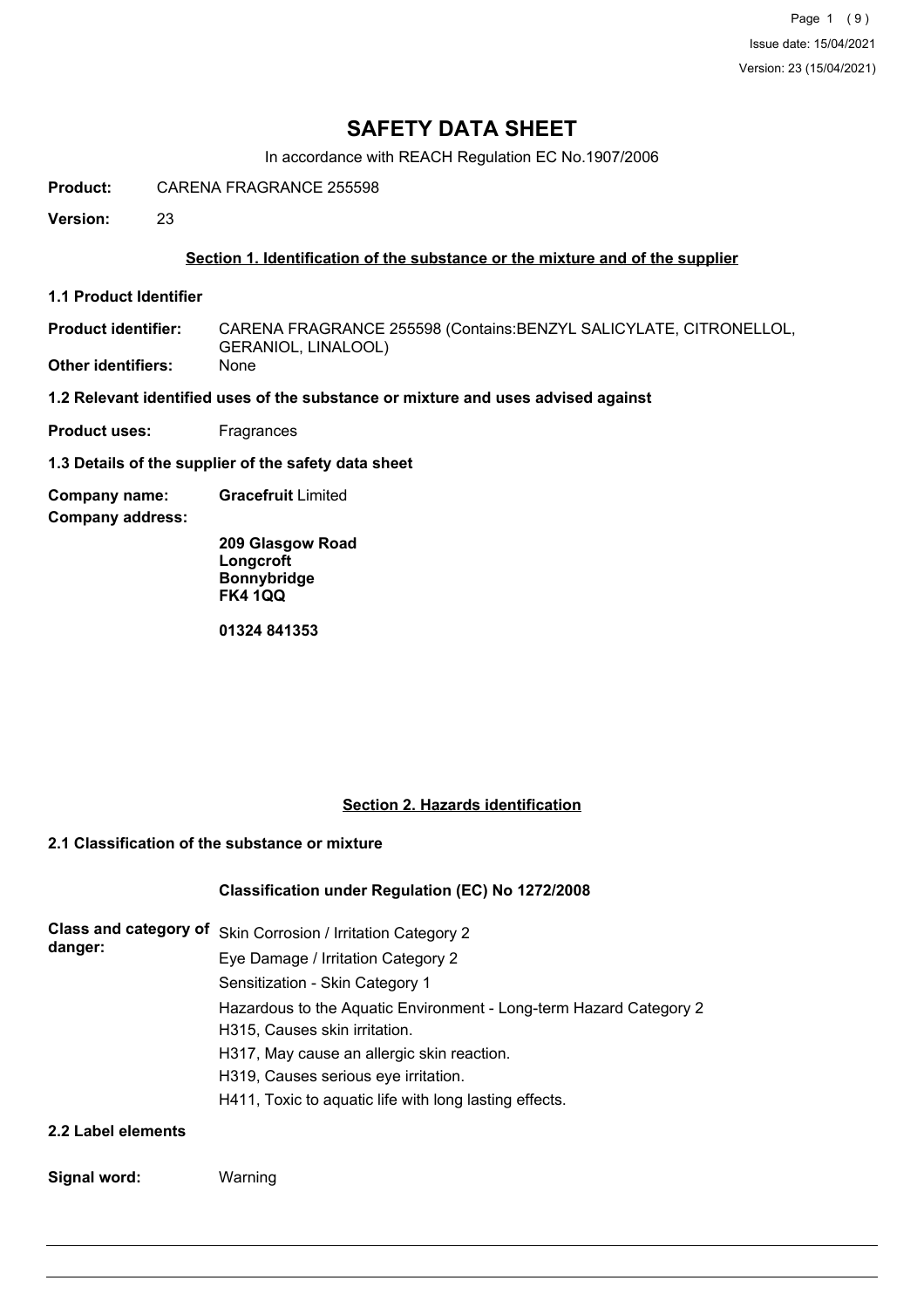Page 2 (9) Issue date: 15/04/2021 Version: 23 (15/04/2021)

# **SAFETY DATA SHEET**

In accordance with REACH Regulation EC No.1907/2006

| <b>Product:</b>              | CARENA FRAGRANCE 255598                                                                                                                                                                                                                                                                                                                                                                                                                                                                                                                                                                                                                                                                                                                                                                                                                                                              |  |
|------------------------------|--------------------------------------------------------------------------------------------------------------------------------------------------------------------------------------------------------------------------------------------------------------------------------------------------------------------------------------------------------------------------------------------------------------------------------------------------------------------------------------------------------------------------------------------------------------------------------------------------------------------------------------------------------------------------------------------------------------------------------------------------------------------------------------------------------------------------------------------------------------------------------------|--|
| <b>Version:</b>              | 23                                                                                                                                                                                                                                                                                                                                                                                                                                                                                                                                                                                                                                                                                                                                                                                                                                                                                   |  |
| <b>Hazard statements:</b>    | H315, Causes skin irritation.<br>H317, May cause an allergic skin reaction.<br>H319, Causes serious eye irritation.<br>H411, Toxic to aquatic life with long lasting effects.                                                                                                                                                                                                                                                                                                                                                                                                                                                                                                                                                                                                                                                                                                        |  |
| Supplemental<br>Information: | EUH208, Contains 3-(2H-1,3-BENZODIOXOL-5-YL)-2-METHYLPROPANAL, ALPHA-<br>ISOMETHYL IONONE, CINNAMYL ALCOHOL, COUMARIN, CYCLAMEN ALDEHYDE,<br>HELIOTROPINE, LIMONENE, LINALYL ACETATE, NEROL. May produce an allergic reaction.                                                                                                                                                                                                                                                                                                                                                                                                                                                                                                                                                                                                                                                       |  |
| Precautionary<br>statements: | P261, Avoid breathing vapour or dust.<br>P264, Wash hands and other contacted skin thoroughly after handling.<br>P272, Contaminated work clothing should not be allowed out of the workplace.<br>P273, Avoid release to the environment.<br>P280, Wear protective gloves/eye protection/face protection.<br>P302/352, IF ON SKIN: Wash with plenty of soap and water.<br>P305/351/338, IF IN EYES: Rinse cautiously with water for several minutes. Remove contact<br>lenses, if present and easy to do. Continue rinsing.<br>P333/313, If skin irritation or rash occurs: Get medical advice/attention.<br>P337/313, If eye irritation persists: Get medical advice/attention.<br>P362, Take off contaminated clothing and wash before reuse.<br>P391, Collect spillage.<br>P501, Dispose of contents/container to approved disposal site, in accordance with local<br>regulations. |  |

**Pictograms:**

**Other hazards:** Hydrocarbon Concentration %: 6.029%

# **Section 3. Composition / information on ingredients**

#### **3.2 Mixtures**

#### **Contains:**

| <b>Name</b>            | <b>CAS</b> | EC        | <b>REACH Registration</b><br>No. | $\frac{0}{0}$ | <b>Classification for</b><br>(CLP) 1272/2008  |
|------------------------|------------|-----------|----------------------------------|---------------|-----------------------------------------------|
| <b>ILINALOOL</b>       | l78-70-6   | 201-134-4 | 01-2119474016-42-xxxx            | 10-<20%       | <b>SCI 2-SS 1B:H315-</b><br>H317.-            |
| <b>ICITRONELLOL</b>    | 106-22-9   | 203-375-0 | 01-2119453995-23-xxxx            | 10-<20%       | <b>SCI 2-EDI 2-SS 1B:</b><br>H315-H317-H319.- |
| <b>IBENZYL ACETATE</b> | 140-11-4   | 205-399-7 |                                  | $10 - 20%$    | EH C3:H412.-                                  |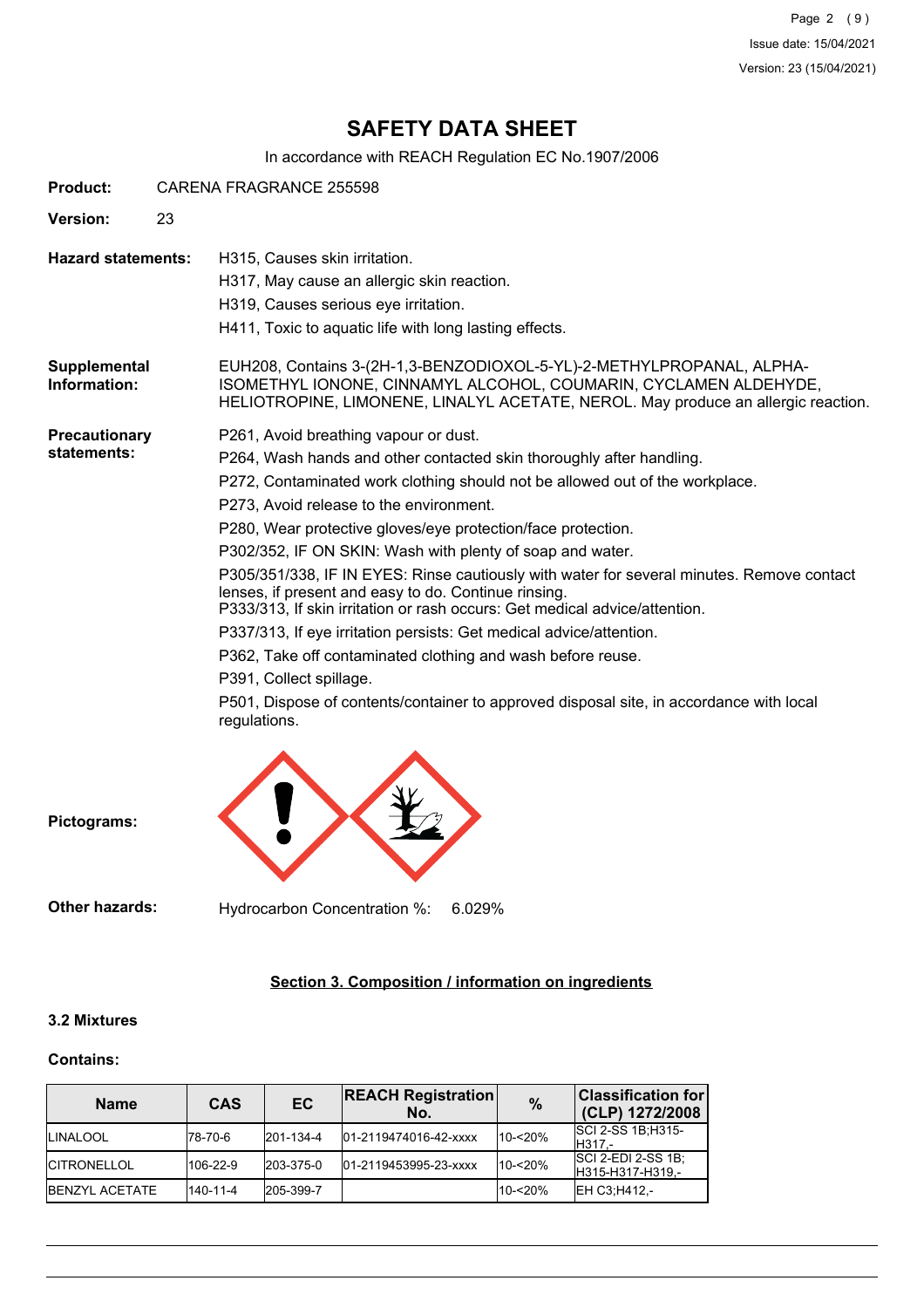Page 3 (9) Issue date: 15/04/2021 Version: 23 (15/04/2021)

# **SAFETY DATA SHEET**

In accordance with REACH Regulation EC No.1907/2006

## **Product:** CARENA FRAGRANCE 255598

#### **Version:** 23

| <b>PHENETHYL</b><br>ALCOHOL                                           | $60 - 12 - 8$ | 200-456-2 | 01-2119963921-31-xxxx | 10-<20%     | ATO 4-EDI 2:H302-<br>H319.-                                                  |
|-----------------------------------------------------------------------|---------------|-----------|-----------------------|-------------|------------------------------------------------------------------------------|
| BENZYL SALICYLATE                                                     | 118-58-1      | 204-262-9 |                       | $5 - 10%$   | EDI 2-SS 1B-EH C3;<br>H317-H319-H412,-                                       |
| <b>LIMONENE</b>                                                       | 5989-27-5     | 227-813-5 |                       | $5 - 10%$   | FL 3-SCI 2-SS 1B-AH<br>1-EH A1-EH C1;H226-<br>H304-H315-H317-<br>H410.-      |
| <b>ILINALYL ACETATE</b>                                               | 115-95-7      | 204-116-4 | 01-2119454789-19-xxxx | $1 - 5%$    | <b>SCI 2-EDI 2-SS 1B;</b><br>H315-H317-H319,-                                |
| ALPHA-ISOMETHYL<br><b>I</b> IONONE                                    | 127-51-5      | 204-846-3 |                       | $1 - 5%$    | SS 1B-EH C2; H317-<br>H411.-                                                 |
| <b>TETRAHYDRO-</b><br><b>METHYL-</b><br>(METHYLPROPYL)-<br>PYRAN-4-OL | 63500-71-0    | 405-040-6 | 01-0000015458-64-xxxx | $1 - 5%$    | EDI 2:H319.-                                                                 |
| <b>HELIOTROPINE</b>                                                   | 120-57-0      | 204-409-7 |                       | 1-<5%       | SS 1B:H317.-                                                                 |
| METHYL ALPHA-<br><b>IONONE ISOMERS</b>                                | 1335-46-2     | 215-635-0 |                       | $1 - 5%$    | SCI 2-EH C2;H315-<br>H411.-                                                  |
| <b>ITERPINEOL</b>                                                     | 8000-41-7     | 232-268-1 | 01-2119553062-49-xxxx | $1 - 5%$    | SCI 2-EDI 2, H315-<br>H319.-                                                 |
| <b>GERANIOL</b>                                                       | 106-24-1      | 203-377-1 | 01-2119552430-49-xxxx | $1 - 5%$    | <b>SCI 2-EDI 1-SS 1B:</b><br>H315-H317-H318,-                                |
| CIS-3-HEXENYL<br><b>SALICYLATE</b>                                    | 65405-77-8    | 265-745-8 | 01-2119987320-37-xxxx | $1 - 5%$    | EH A1-EH C1; H410,-                                                          |
| ICOUMARIN                                                             | $91 - 64 - 5$ | 202-086-7 |                       | $1 - 5%$    | ATO 4-SS 1B; H302-<br>H317,-                                                 |
| $3-(2H-1,3-$<br>BENZODIOXOL-5-YL)<br>-2-METHYLPROPANAL                | 1205-17-0     | 214-881-6 | 01-2120740119-58-xxxx | $1 - 5%$    | SS 1B-REP 2-EH C2;<br>H317-H361-H411,-                                       |
| <b>INEROL</b>                                                         | 106-25-2      | 203-378-7 |                       | $0.1 - 1\%$ | SCI 2-EDI 2-SS 1B;<br>H315-H317-H319,-                                       |
| <b>CINNAMYL ALCOHOL</b>                                               | 104-54-1      | 203-212-3 |                       | $0.1 - 1\%$ | SCI 2-SS 1B; H315-<br>H317.-                                                 |
| <b>I</b> PHENYLPROPANOL                                               | 122-97-4      | 204-587-6 |                       | $0.1 - 1\%$ | SCI 1B-EDI 1;H314,-                                                          |
| <b>IMYRCENE</b>                                                       | 123-35-3      | 204-622-5 |                       | $0.1 - 1\%$ | FL 3-SCI 2-EDI 2-AH<br>1-EH A1-EH C2;H226-<br>H304-H315-H319-<br>H400-H411.- |
| <b>CYCLAMEN</b><br><b>ALDEHYDE</b>                                    | 103-95-7      | 203-161-7 | 01-2119970582-32-xxxx | $0.1 - 1\%$ | SCI 2-SS 1B-EH C3;<br>H315-H317-H412,-                                       |

#### **Substances with Community workplace exposure limits:**

Not Applicable

**Substances that are persistent, bioaccumulative and toxic or very persistent and very bioaccumulative, greater than 0.1%:**

Not Applicable

#### **Section 4. First-aid measures**

#### **4.1 Description of first aid measures**

IF ON SKIN: Wash with plenty of soap and water.

IF IN EYES: Rinse cautiously with water for several minutes. Remove contact lenses, if present and easy to do. Continue rinsing.

#### **4.2 Most important symptoms and effects, both acute and delayed**

Causes skin irritation.

May cause an allergic skin reaction.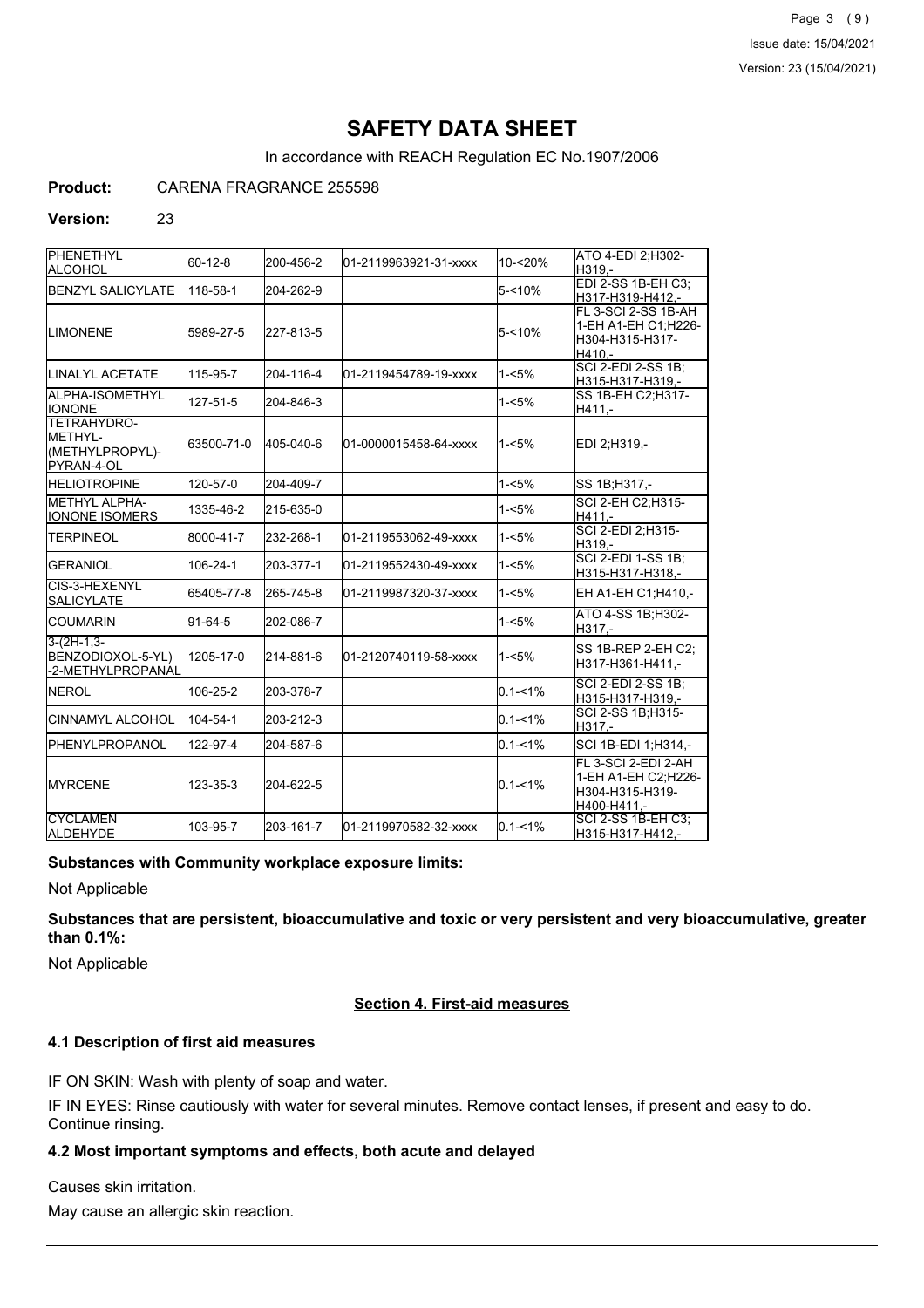Page 4 (9) Issue date: 15/04/2021 Version: 23 (15/04/2021)

# **SAFETY DATA SHEET**

In accordance with REACH Regulation EC No.1907/2006

**Product:** CARENA FRAGRANCE 255598

**Version:** 23

Causes serious eye irritation.

## **4.3 Indication of any immediate medical attention and special treatment needed**

None expected, see Section 4.1 for further information.

## **SECTION 5: Firefighting measures**

#### **5.1 Extinguishing media**

Suitable media: Carbon dioxide, Dry chemical, Foam.

#### **5.2 Special hazards arising from the substance or mixture**

In case of fire, may be liberated: Carbon monoxide, Unidentified organic compounds.

## **5.3 Advice for fire fighters:**

In case of insufficient ventilation, wear suitable respiratory equipment.

## **Section 6. Accidental release measures**

#### **6.1 Personal precautions, protective equipment and emergency procedures:**

Avoid inhalation. Avoid contact with skin and eyes. See protective measures under Section 7 and 8.

#### **6.2 Environmental precautions:**

Keep away from drains, surface and ground water, and soil.

#### **6.3 Methods and material for containment and cleaning up:**

Remove ignition sources. Provide adequate ventilation. Avoid excessive inhalation of vapours. Contain spillage immediately by use of sand or inert powder. Dispose of according to local regulations.

## **6.4 Reference to other sections:**

Also refer to sections 8 and 13.

#### **Section 7. Handling and storage**

#### **7.1 Precautions for safe handling:**

Keep away from heat, sparks, open flames and hot surfaces. - No smoking. Use personal protective equipment as required. Use in accordance with good manufacturing and industrial hygiene practices. Use in areas with adequate ventilation Do not eat, drink or smoke when using this product.

#### **7.2 Conditions for safe storage, including any incompatibilities:**

Store in a well-ventilated place. Keep container tightly closed. Keep cool. Ground/bond container and receiving equipment. Use explosion-proof electrical, ventilating and lighting equipment. Use only non-sparking tools. Take precautionary measures against static discharge.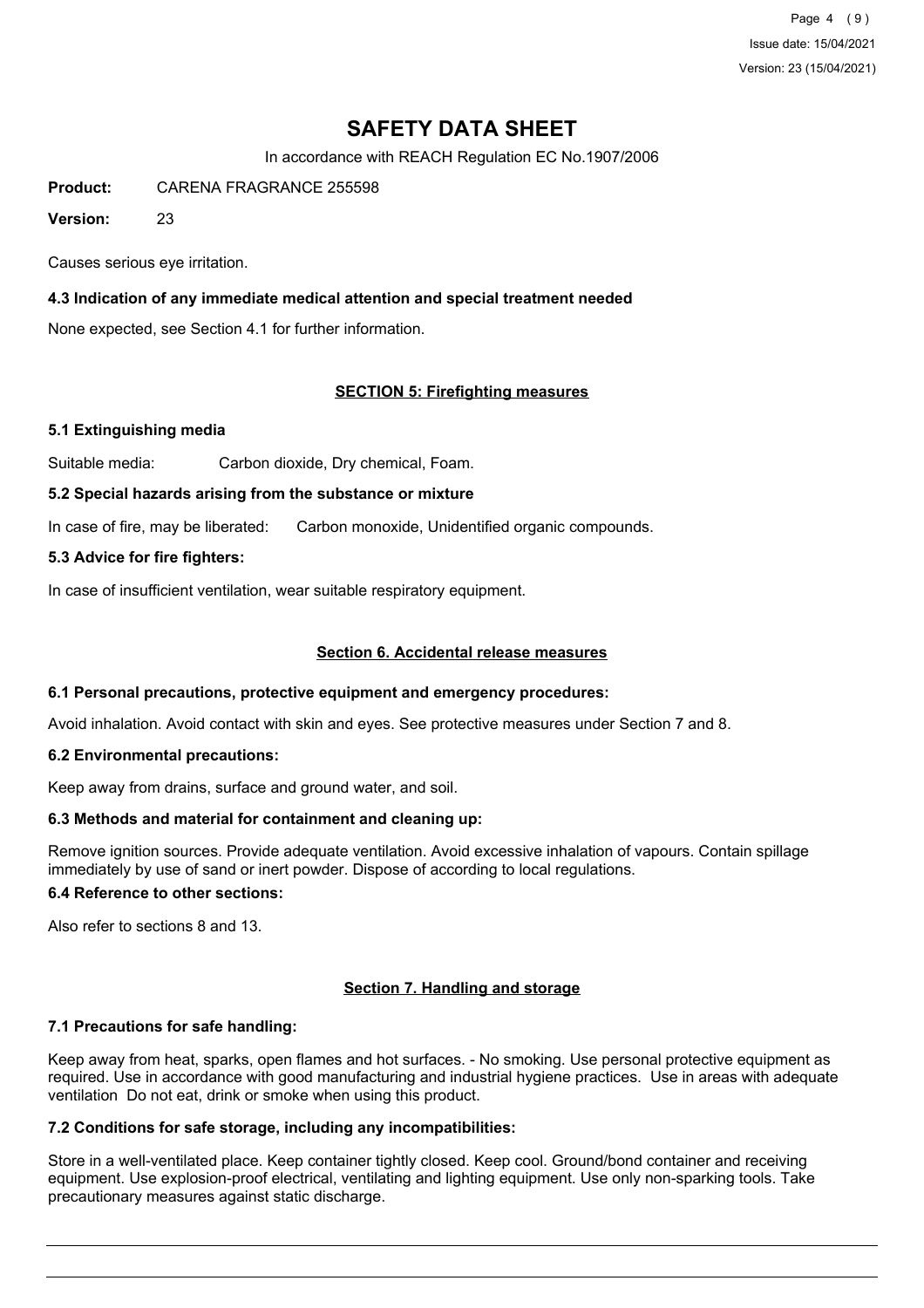Page 5 (9) Issue date: 15/04/2021 Version: 23 (15/04/2021)

# **SAFETY DATA SHEET**

In accordance with REACH Regulation EC No.1907/2006

**Product:** CARENA FRAGRANCE 255598

**Version:** 23

## **7.3 Specific end use(s):**

Fragrances: Use in accordance with good manufacturing and industrial hygiene practices.

## **Section 8. Exposure controls/personal protection**

#### **8.1 Control parameters**

Workplace exposure limits: Not Applicable

#### **8.2 Exposure Controls**

#### **Eye / Skin Protection**

Wear protective gloves/eye protection/face protection

#### **Respiratory Protection**

Under normal conditions of use and where adequate ventilation is available to prevent build up of excessive vapour, this material should not require special engineering controls. However, in conditions of high or prolonged use, or high temperature or other conditions which increase exposure, the following engineering controls can be used to minimise exposure to personnel: a) Increase ventilation of the area with local exhaust ventilation. b) Personnel can use an approved, appropriately fitted respirator with organic vapour cartridge or canisters and particulate filters. c) Use closed systems for transferring and processing this material.

Also refer to Sections 2 and 7.

#### **Section 9. Physical and chemical properties**

#### **9.1 Information on basic physical and chemical properties**

| Appearance:                                   | Clear colourless to pale yellow liquid       |
|-----------------------------------------------|----------------------------------------------|
| Odour:                                        | Not determined                               |
| <b>Odour threshold:</b>                       | Not determined                               |
| pH:                                           | Not determined                               |
| Melting point / freezing point:               | Not determined                               |
| Initial boiling point / range:                | Not determined                               |
| <b>Flash point:</b>                           | 82 °C                                        |
| <b>Evaporation rate:</b>                      | Not determined                               |
| Flammability (solid, gas):                    | Not determined                               |
| Upper/lower flammability or explosive limits: | Product does not present an explosion hazard |
| Vapour pressure:                              | 0.12187631 mmHg                              |
| Vapour density:                               | Not determined                               |
| <b>Relative density:</b>                      | $0.9720 - 0.9760$                            |
| Solubility(ies):                              | Not determined                               |
| Partition coefficient: n-octanol/water:       | Not determined                               |
| Auto-ignition temperature:                    | Not determined                               |
| <b>Decomposition temperature:</b>             | Not determined                               |
| <b>Viscosity:</b>                             | Not determined                               |
|                                               |                                              |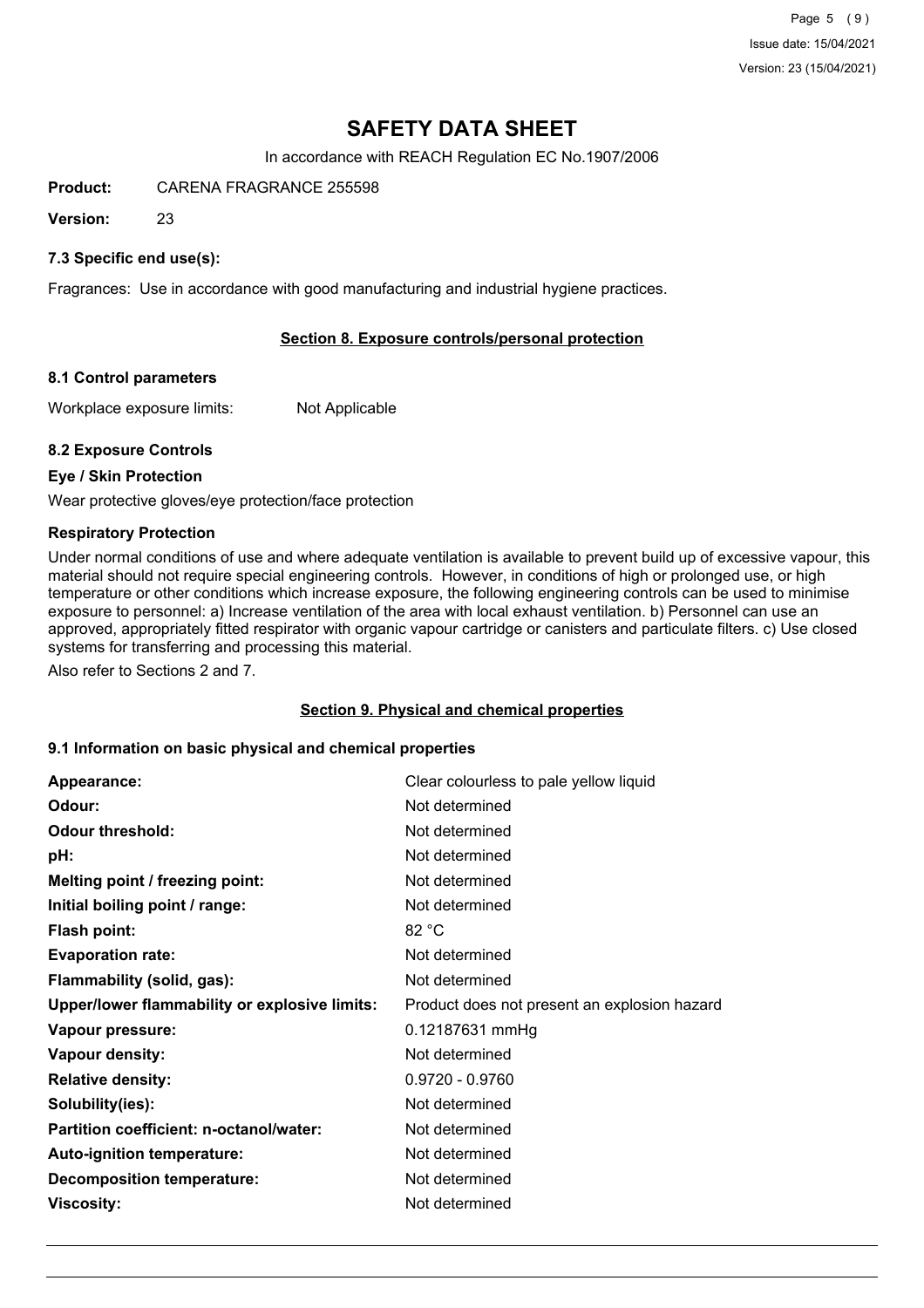Page 6 (9) Issue date: 15/04/2021 Version: 23 (15/04/2021)

# **SAFETY DATA SHEET**

In accordance with REACH Regulation EC No.1907/2006

**Product:** CARENA FRAGRANCE 255598

**Version:** 23

**Explosive properties:** Not expected **Oxidising properties:** Not expected

**9.2 Other information:** None available

#### **Section 10. Stability and reactivity**

#### **10.1 Reactivity:**

Presents no significant reactivity hazard, by itself or in contact with water.

#### **10.2 Chemical stability:**

Good stability under normal storage conditions.

#### **10.3 Possibility of hazardous reactions:**

Not expected under normal conditions of use.

#### **10.4 Conditions to avoid:**

Avoid extreme heat.

#### **10.5 Incompatible materials:**

Avoid contact with strong acids, alkalis or oxidising agents.

#### **10.6 Hazardous decomposition products:**

Not expected.

#### **Section 11. Toxicological information**

#### **11.1 Information on toxicological effects**

This mixture has not been tested as a whole for health effects. The health effects have been calculated using the methods outlined in Regulation (EC) No 1272/2008 (CLP).

| <b>Acute Toxicity:</b>                    | Based on available data the classification criteria are not met. |
|-------------------------------------------|------------------------------------------------------------------|
| <b>Acute Toxicity Oral</b>                | 4055                                                             |
| <b>Acute Toxicity Dermal</b>              | >5000                                                            |
| <b>Acute Toxicity Inhalation</b>          | Not Available                                                    |
| <b>Skin corrosion/irritation:</b>         | Skin Corrosion / Irritation Category 2                           |
| Serious eye damage/irritation:            | Eye Damage / Irritation Category 2                               |
| <b>Respiratory or skin sensitisation:</b> | Sensitization - Skin Category 1                                  |
| Germ cell mutagenicity:                   | Based on available data the classification criteria are not met. |
| <b>Carcinogenicity:</b>                   | Based on available data the classification criteria are not met. |
| <b>Reproductive toxicity:</b>             | Based on available data the classification criteria are not met. |
| <b>STOT-single exposure:</b>              | Based on available data the classification criteria are not met. |
| <b>STOT-repeated exposure:</b>            | Based on available data the classification criteria are not met. |
| <b>Aspiration hazard:</b>                 | Based on available data the classification criteria are not met. |

**Information about hazardous ingredients in the mixture**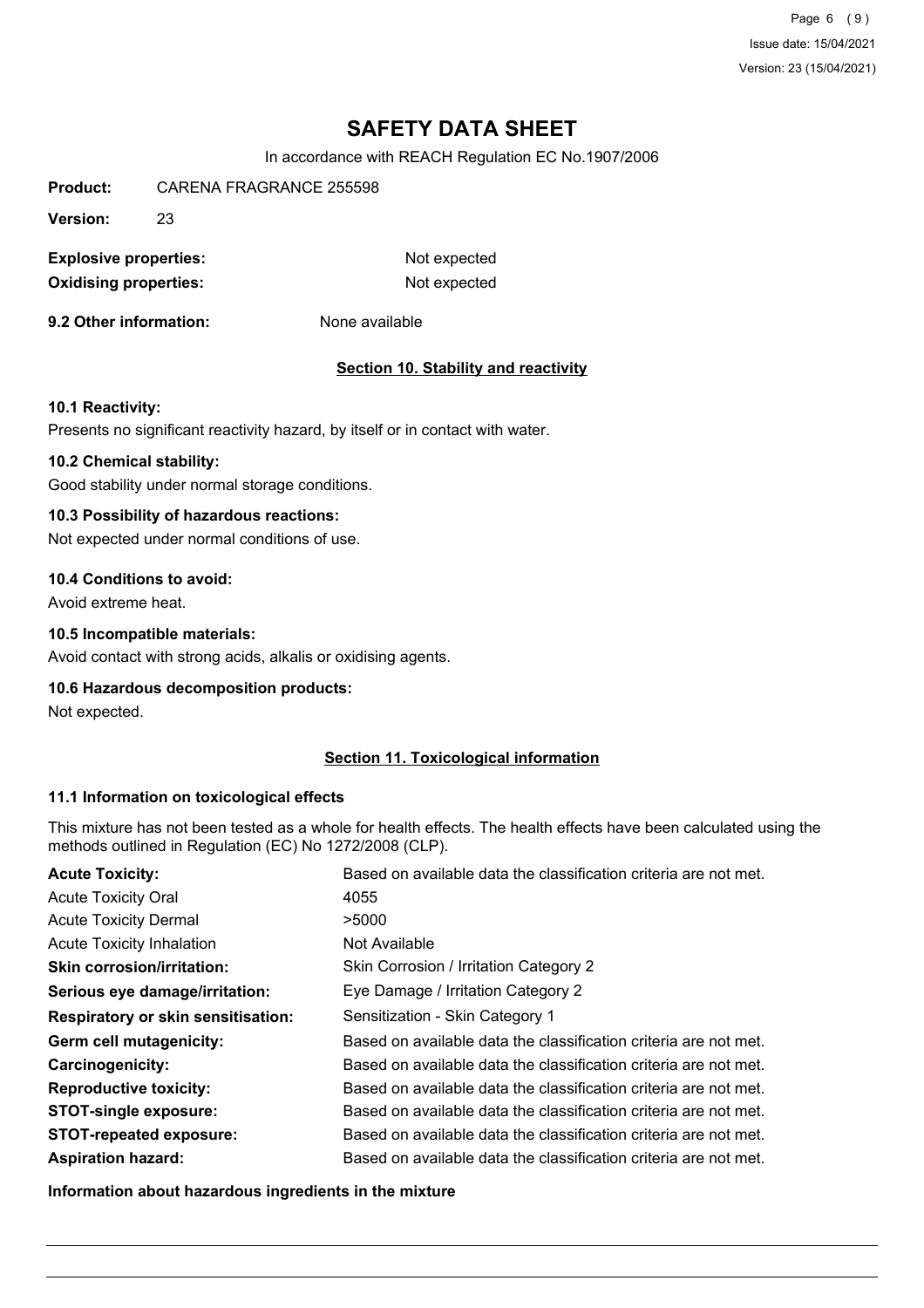Page 7 (9) Issue date: 15/04/2021 Version: 23 (15/04/2021)

# **SAFETY DATA SHEET**

In accordance with REACH Regulation EC No.1907/2006

**Product:** CARENA FRAGRANCE 255598

### **Version:** 23

| Ingredient                          | <b>CAS</b>      | EC.               | LD50/ATE Oral | LD50/ATE<br><b>Dermal</b> | LC50/ATE<br><b>Inhalation</b> | <b>LC50</b><br>Route      |
|-------------------------------------|-----------------|-------------------|---------------|---------------------------|-------------------------------|---------------------------|
| <b>ICOUMARIN</b>                    | $ 91 - 64 - 5 $ | 202-086-7         | 500           | Not available             | Not available                 | <b>INot</b><br>lavailable |
| <b>IPHENETHYL</b><br><b>ALCOHOL</b> | $ 60-12-8 $     | $ 200 - 456 - 2 $ | 1610          | 2500                      | Not available                 | <b>Not</b><br>lavailable  |

Refer to Sections 2 and 3 for additional information.

## **Section 12. Ecological information**

#### **12.1 Toxicity:**

Toxic to aquatic life with long lasting effects.

| 12.2 Persistence and degradability: | Not available |
|-------------------------------------|---------------|
| 12.3 Bioaccumulative potential:     | Not available |
| 12.4 Mobility in soil:              | Not available |

# **12.5 Results of PBT and vPvB assessment:**

This substance does not meet the PBT/vPvB criteria of REACH, annex XIII.

**12.6 Other adverse effects:** Not available

# **Section 13. Disposal considerations**

#### **13.1 Waste treatment methods:**

Dispose of in accordance with local regulations. Avoid disposing into drainage systems and into the environment. Empty containers should be taken to an approved waste handling site for recycling or disposal.

#### **Section 14. Transport information**

| 14.1 UN number:                    | UN3082                                                                                      |
|------------------------------------|---------------------------------------------------------------------------------------------|
| 14.2 UN Proper Shipping Name:      | ENVIRONMENTALLY HAZARDOUS SUBSTANCE, LIQUID, N.O.S.<br>(LIMONENE, CIS-3-HEXENYL SALICYLATE) |
| 14.3 Transport hazard class(es):   | 9                                                                                           |
| <b>Sub Risk:</b>                   |                                                                                             |
| 14.4. Packing Group:               | Ш                                                                                           |
| <b>14.5 Environmental hazards:</b> | This is an environmentally hazardous substance.                                             |
| 14.6 Special precautions for user: | None additional                                                                             |
|                                    | 14.7 Transport in bulk according to Annex II of MARPOL73/78 and the IBC Code:               |
| .                                  |                                                                                             |

Not applicable

#### **Section 15. Regulatory information**

**15.1 Safety, health and environmental regulations/legislation specific for the substance or mixture** None additional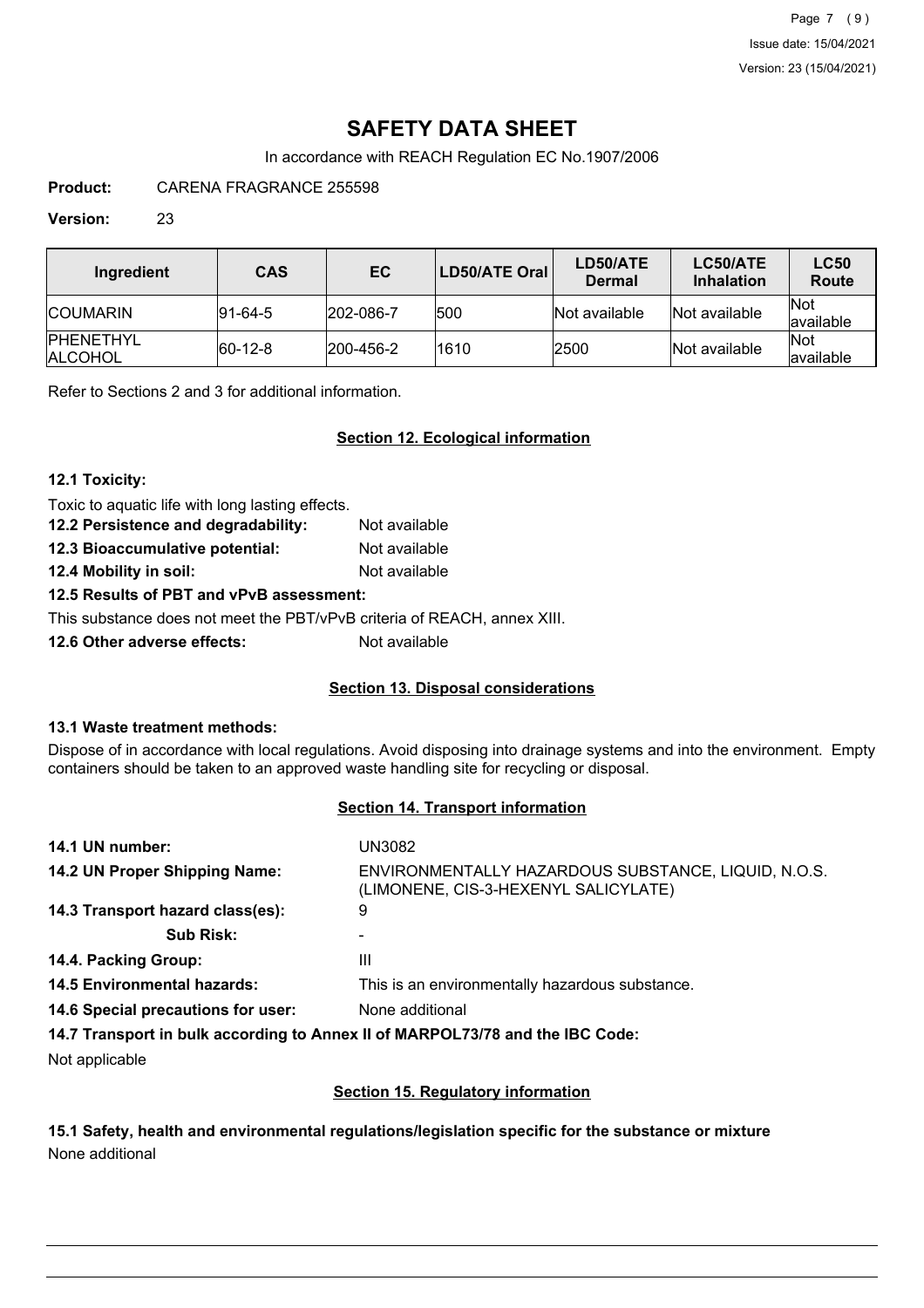Page 8 (9) Issue date: 15/04/2021 Version: 23 (15/04/2021)

# **SAFETY DATA SHEET**

In accordance with REACH Regulation EC No.1907/2006

**Product:** CARENA FRAGRANCE 255598

**Version:** 23

## **15.2 Chemical Safety Assessment**

A Chemical Safety Assessment has not been carried out for this product.

### **Section 16. Other information**

| <b>Concentration % Limits:</b> | EH C2=33.67% EH C3=3.29% EH C4=81.37% SCI 2=25.58% EDI 2=15.<br>74% EDI 2A=15.31% SS 1=9.62% |
|--------------------------------|----------------------------------------------------------------------------------------------|
| Total Fractional Values:       | EH C2=2.97 EH C3=30.38 EH C4=1.23 SCI 2=3.91 EDI 2=6.35 EDI 2A=6.<br>$53$ SS 1=10.39         |
|                                |                                                                                              |

#### **Key to revisions:**

Classification under Regulation (EC) No 1272/2008 Classification under Regulation (EC) No 1272/2008 Concentration % Limits Product identifier SECTION 3: Composition/information on ingredients Total Fractional Values

## **Key to abbreviations:**

| <b>Abbreviation</b> | Meaning                                                                   |
|---------------------|---------------------------------------------------------------------------|
| AH <sub>1</sub>     | Aspiration Hazard Category 1                                              |
| ATO 4               | Acute Toxicity - Oral Category 4                                          |
| EDI <sub>1</sub>    | Eye Damage / Irritation Category 1                                        |
| EDI <sub>2</sub>    | Eye Damage / Irritation Category 2                                        |
| EH A1               | Hazardous to the Aquatic Environment - Acute Hazard Category 1            |
| EH <sub>C1</sub>    | Hazardous to the Aquatic Environment - Long-term Hazard Category 1        |
| EH <sub>C2</sub>    | Hazardous to the Aquatic Environment - Long-term Hazard Category 2        |
| EH <sub>C3</sub>    | Hazardous to the Aquatic Environment - Long-term Hazard Category 3        |
| FL <sub>3</sub>     | Flammable Liquid, Hazard Category 3                                       |
| H <sub>226</sub>    | Flammable liquid and vapour.                                              |
| H302                | Harmful if swallowed.                                                     |
| H304                | May be fatal if swallowed and enters airways.                             |
| H314                | Causes severe skin burns and eye damage.                                  |
| H315                | Causes skin irritation.                                                   |
| H317                | May cause an allergic skin reaction.                                      |
| H318                | Causes serious eye damage.                                                |
| H319                | Causes serious eye irritation.                                            |
| H361                | Suspected of damaging fertility or the unborn child.                      |
| H400                | Very toxic to aquatic life.                                               |
| H410                | Very toxic to aquatic life with long lasting effects.                     |
| H411                | Toxic to aquatic life with long lasting effects.                          |
| H412                | Harmful to aquatic life with long lasting effects.                        |
| P202                | Do not handle until all safety precautions have been read and understood. |